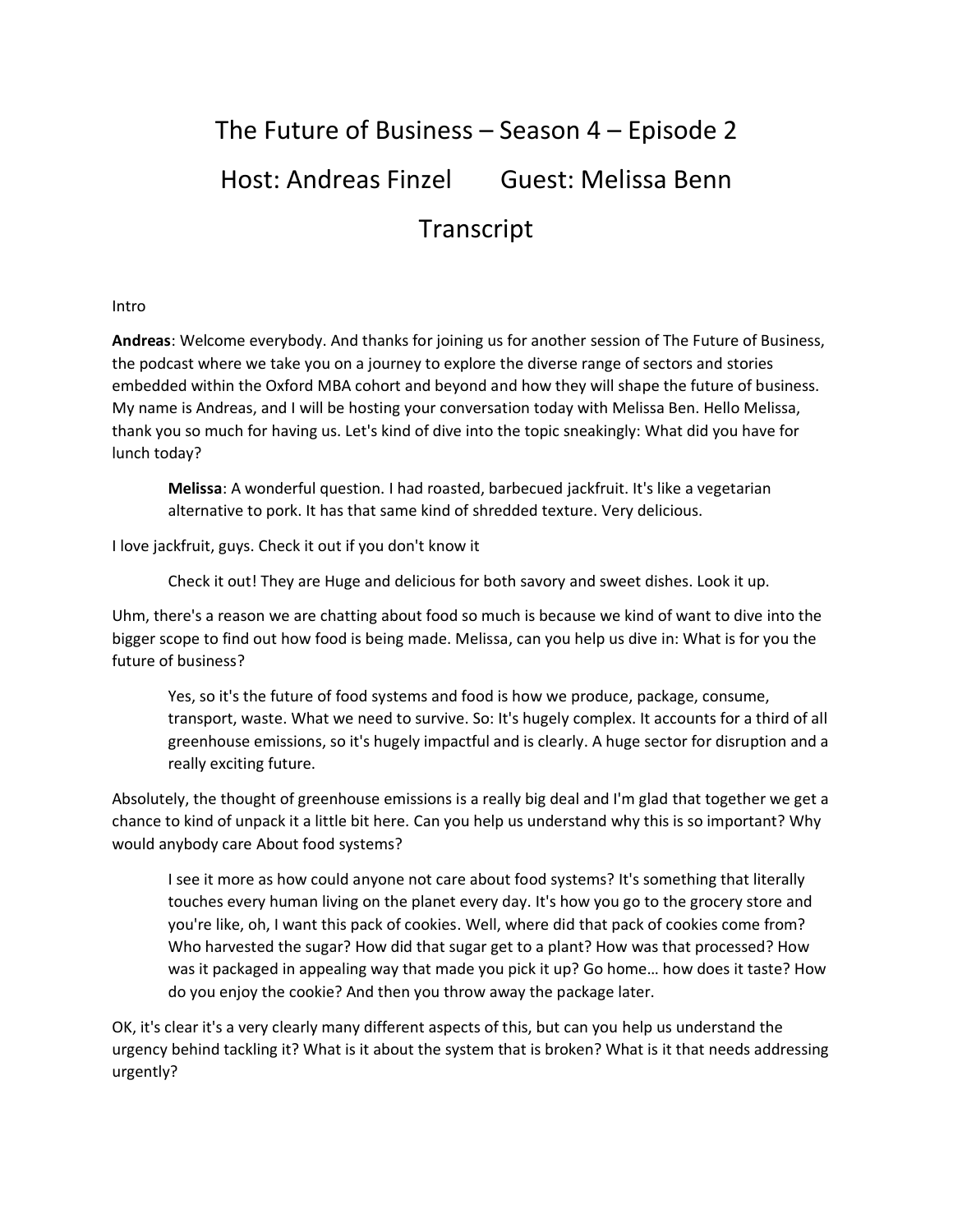I think when you look at food in the context of the climate emergency we're currently facing, there are hundreds of problems within our food system. So clearly, we have large problems of access. We have some people that are homeless and hungry and are unable to access. We have issues of overconsumption. We have issues nutritionally; we have issues of what happens when this food is wasted. Does that go sitting in a in a dumpster in a landfill? Is it actually repurposed and put back into the earth? For our meat consumption practices.

What I think is really important in all the conversations we're having around food and climate, is just the use of words. You talked about the climate emergency instead of the climate change or the climate disaster and kind of crisis, whatever. But I know that this the way we consume food is a is a huge driver for this. Already earlier today we mentioned that a third of all the greenhouse emissions actually come from the food we produce. And if I understood you correctly, it's also true that, the beef we're consuming actually emits much greater amounts of greenhouse gases than the air travel we are doing. Can you talk a little bit about this and how the impact it has on climate specifically?

Methan. Yes, I think that our beef industry is definitely not the same as any other part of the food system and many experts are saying we should be tackling the beef industry much as we do fossil fuels and other dirty industries because it's a huge emitter of methane. For example, all male cows are killed immediately because they're not good for dairy obviously, and they don't produce the best meat. So, the dairy industry has this huge issue. With what do you do with male calves? That's just one section of it, but it's that the meat industry is very ripe for disruption. There is huge demand for vegan or more sustainable alternatives, and that's leading in the coupling with this huge technical change that we're seeing technological change in new industries that are looking at how can we produce meat without actually having to kill cattle or...

Or yeah, yeah. So, there's clearly a lot of things that are going really wrong the way we are consuming especially meat. So, we look at it like what are we having for dinner, but we're actually asking is what meat are we having and then everything is considered a side and we are kind of moving into a direction where it was getting better. We clearly get that direction where There's more and more vegan products There is a lot more milk alternatives and there's a couple of amazing startups in this space. They're doing a really good job. And can you maybe talk a little bit about? A couple of trends in the area that are helping to tackle these issues.

Yeah, I think you can look at the meat problem in multiple different angles. There's clearly the vegan push and people that are pushing for less consumption. There's also a segment of society that will always eat beef and will always eat meat, so there is this new technological innovation startups that are saying: OK, how do we tackle the consumer that no matter how harmful beef is, will always eat? And so, there's a whole new range of cultivated meat products and cultivated dairy products where we are actually able to produce biologically the same beef, the same milk without the slaughter of animals without the huge amount of water land resources Required to actually take a pound of meat from birth to slaughter to consumption.

Right. This is having meat and dairy without animals being involved?

Yeah!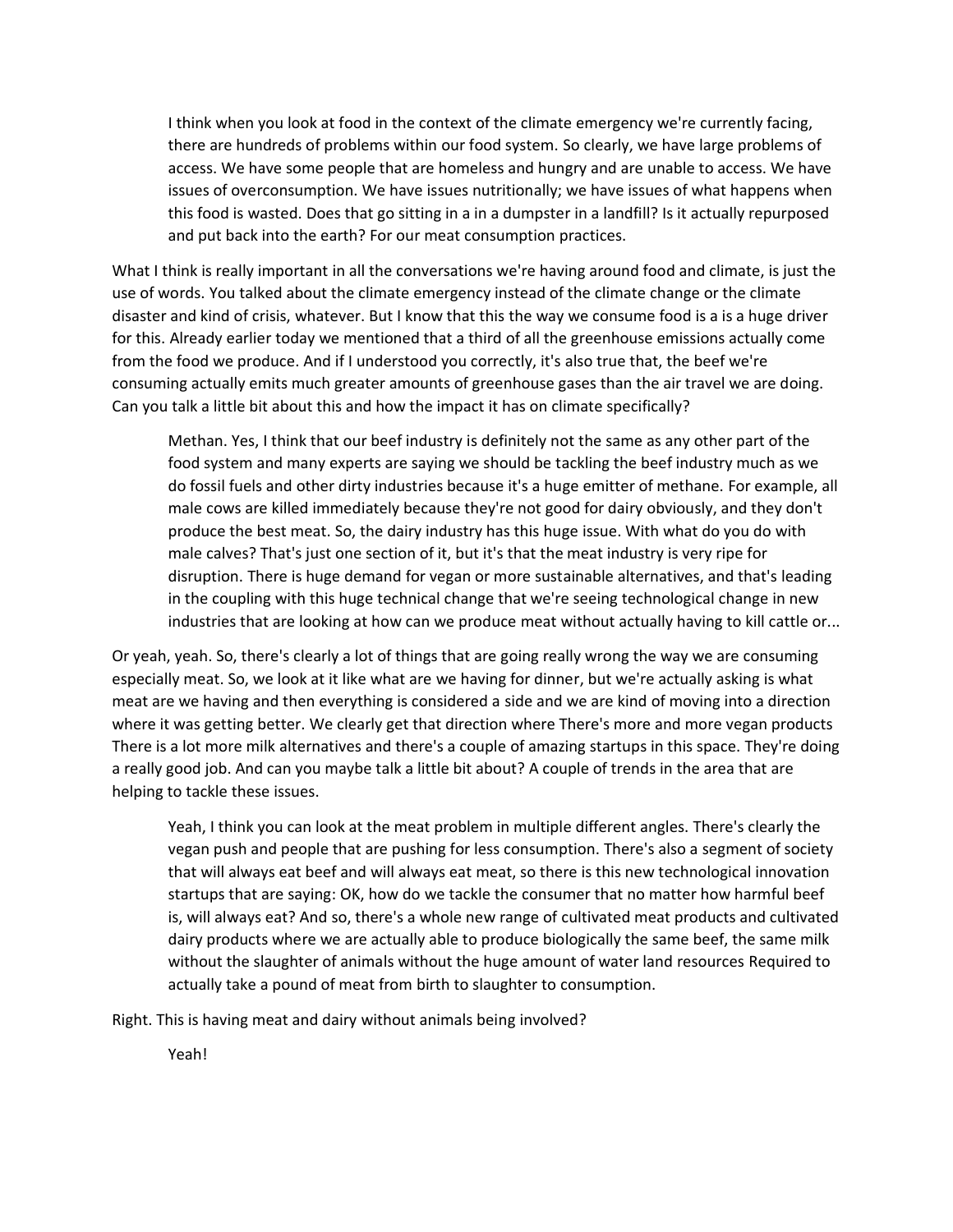That sounds like something that's happening after Elon Musk got to Mars. I see how this is an issue that should be tackled, and I heard some news about this before but for me it's quite difficult to understand right now: Is this something that was like a far-off future? Or can you kind of help us and explain where we are? In what stage of development are we with these different things where we can specifically kind of focus on the one side or the other? Do we call it cow-less beef, like the meat that is produced without killing animals and on the on the other side dairy products that are being produced without cows involved.

So, it sounds like sci fi, it does, but it's really not that far out. I know it's exciting there is as you as you kind of mentioned an issue with how do we name this product. A lot of people kind of see the lab grown meat as kind of a scary name. Some people are pushing towards clean meat. I'm going to use cultivated meat just for this conversation. But it's a way where we cultivate stem cells from beef and then create... So imagine you just create a steak. This that's it. You just grow steak. Take it's so cool and it's already being done. The first prototype was, you know, 10s hundreds of thousands of dollars because it included all the costs of R&D, but we're really rapidly getting to a point where it's going to be available. I think in 10 years we'll have cultivated meat at the grocery store.

So the state for this development is... So what we are doing is we're trying to grow only a specific steak in the lab.

## Our chicken wing.

I mean, I don't think it's going to be fried yet, but at least I get. I get the idea. There's some stem cells being used to go specific parts of the animal was on the whole anymore without being a nervous system attached to it that they feel anything like pain. And I see how this helps. I see the impacts of this so clearly: There's no need for slaughter, there's no need for the water that's being used for watering for the land, and I'm sure you have some ideas on how much of the resources being used can be cut down here and at the same time. And I understand that currently people are already doing this. Scientists are actively growing meat, at a very high price because there is a lot of R&D involved. And the next step for us to tackle is to kind of reduce the price point, tackle it, and get it to the consumer. So, this is less, Sci-fi let's figure out how this is possible thing, and it's more like a business issue in how can we get this to the consumer?

How do we create the systems? So: When the science is ready, and it's close, that we're able to jump at it, create the factories, the supply chains, the marketing, get it to consumers?

## That's right.

Because there's been studies showing that what consumers really care about in food choices: Number one is price and convenience. So once this gets the price point where it's the same, maybe eventually even lower than biological meat, it's going to explode. I don't see consumers necessarily caring where it comes from. And then there are consumers who do care about the environmental impact. It's going to be a huge boom to be able to consume meat which uses 90% less resources than biological means those are the current numbers, but the estimates are so. Just imagine 90% of cattle ranching. If you look at Brazil, one of the biggest cattle producers in the world. They're facing huge deforestation issues because they need so much land to literally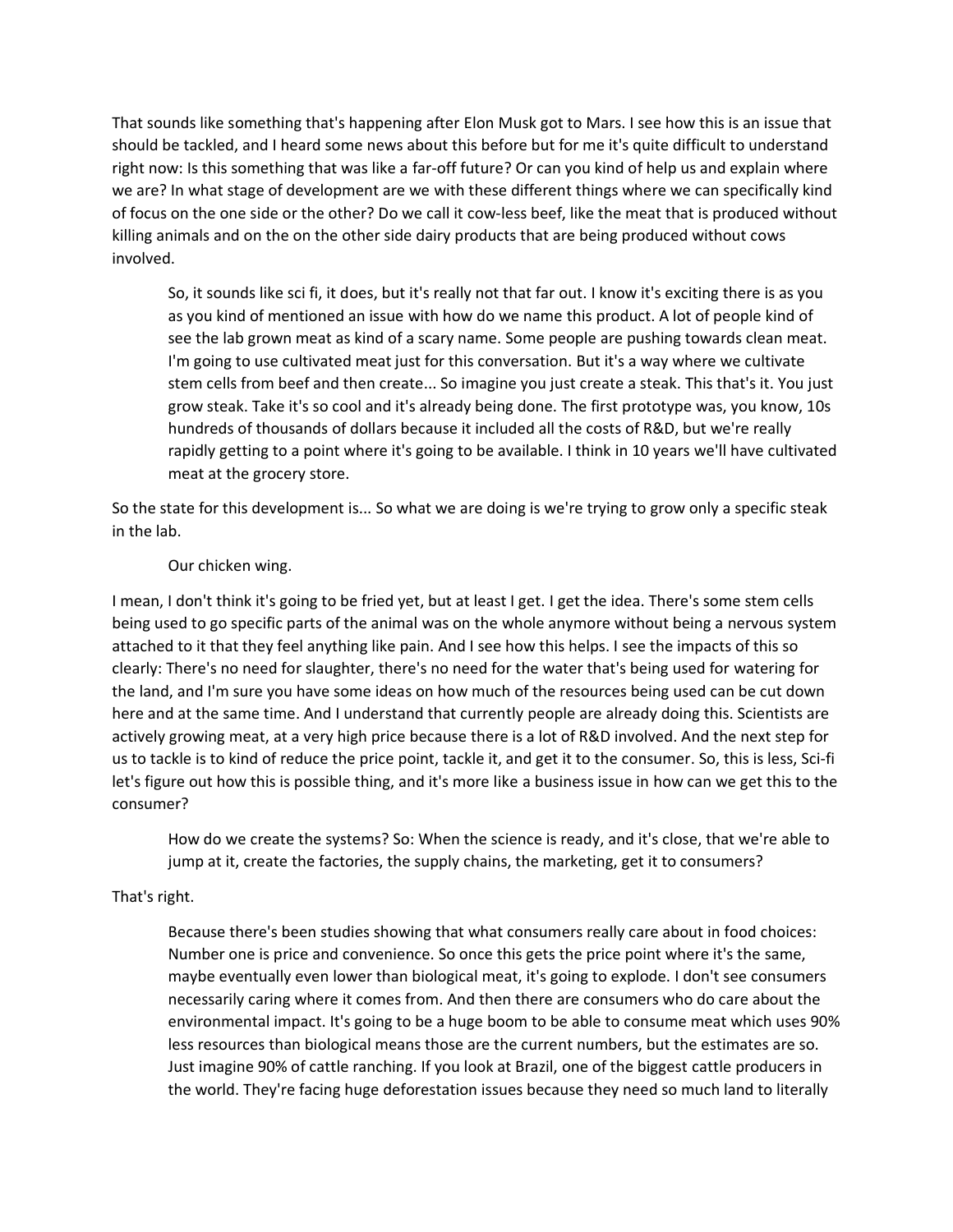graze and grow cattle. But if we have these cultivated meat factories, all that land can be rewild. We can put the forests back where they're supposed to be, and we have so much more water. It's a huge issue. Big resource for inputs into agriculture. There are so many resources that will be available to us that currently aren't because they're embroiled in this. It's a very resource intensive meat process.

That's absolutely incredible. Maybe if we have time later we can talk a little bit about what we could do before this land is being freed up to see resources that are being freed up by these developments. And before we jump on this now, we can have a look at the other side of the cow, so not so much about the meat, but about the dairy product. We need to understand a little bit what's happening in this space? What the current developments are? How this can change the way we consume? And how we impact it?

So for dairy, it's similar to cultivated meats bio-reactor dairy, so essentially still in the scientific phases what we're able to do is using a caster, a big vat basically were able to synthesize milk proteins through catalytic processes, so this is just like cultivated meat, literally producing cow milk, but without the cow And so currently dairy use a lot of antibiotics and highly industrialized dairy, So the dairy that we're all drinking and again just significantly less waste less inputs into creating very, very exciting.

Is this like, Should I imagine it's like, this is probably something that is a huge tank. You know that somebody would set up a huge factory which could produce millions of liters of milk per year.

Yeah, ideally absolutely. And I still see a market for the biological milks or meat, but I think once this hits that price point that consumers want, it's going to definitely take over the market because it would be cheaper to produce.

Yeah, I mean there's already a lot of stuff happening on dairy side, so a couple of years ago we used to have only , you know, different kinds of normal milk: Whole milk, half skimmed, whatever. And it was just the last, I think two to five years when we saw all the alternatives really hitting the shelves only. So, somebody was like soy, more almond milk, own brands, different price points where we see a couple of strong brands emerged from startups. But at the same time, that's what I'm even more excited about: We see a lot of the discounter, the normal retailers, you know, coming in with their own product, really kind of serving the mark at a different price points when it comes to this and I think we also hit a point now where somebody using soy milk or old mark is no longer considered like a weird vegan. Yeah, but contrary opposite.

Starbucks: They're all there, and that's shows that's become so accepted. What really strikes me about being in the UK is every fast-food restaurant here sells these vegan meat options already, and that's very different from the US where Burger King has an impossible burger, but really no one else does. Or if they do, it's not really being advertised as heavily, but clearly the, the demand for alternative meats is out there. So, what's next is this going to be an alternative protein.

And I'm kind of curious when you talk about stuff like clean meat or the new kind of dairy product, do you think that it's going to kind of compete with existing alternatives like Veggi products or other brands or will it compete more with the classical animal grown product, just the thought...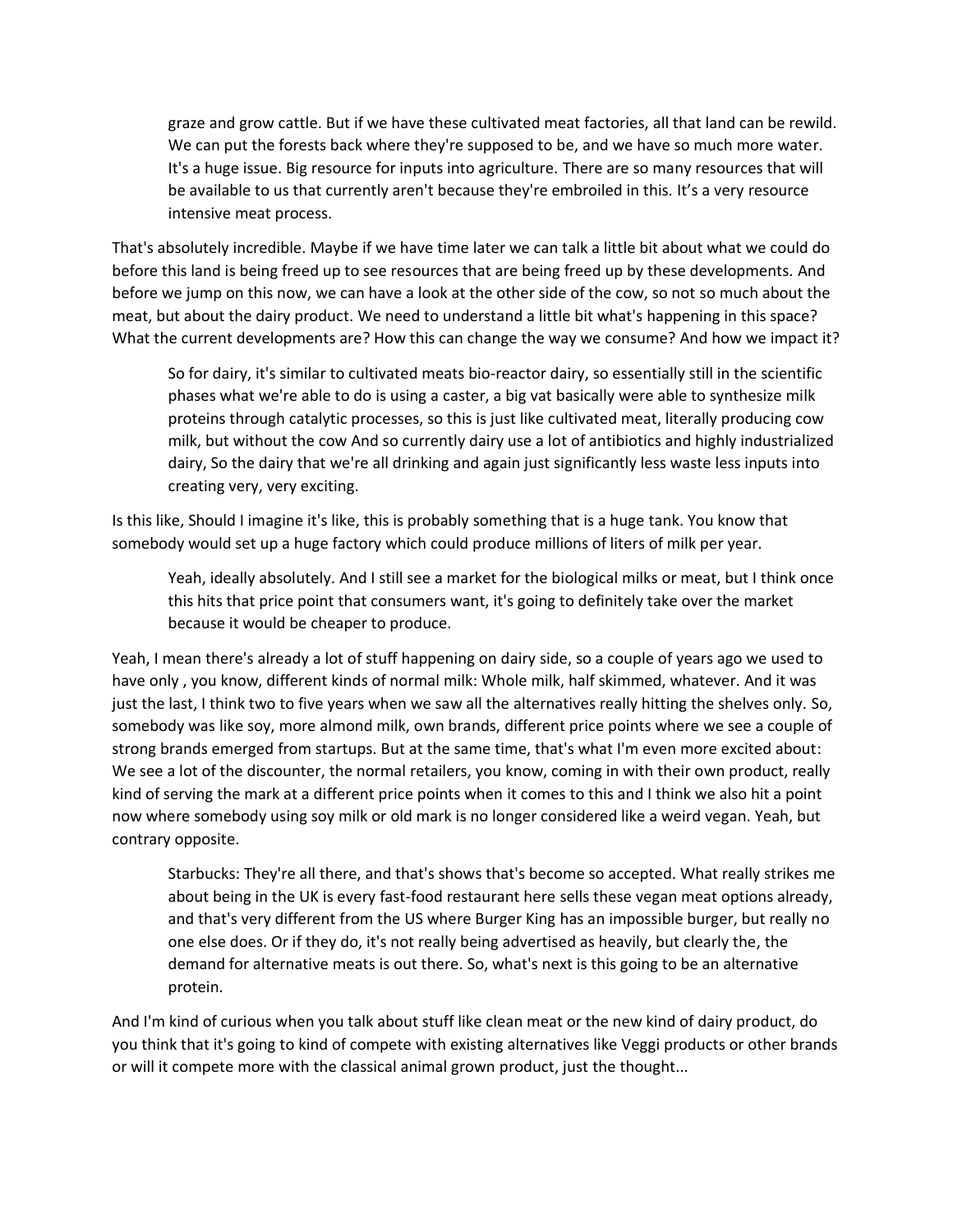Yeah, great question. It's definitely going to compete with both, but the consumers that these cultivated meat industries are looking to convert are not vegetarians. They're looking to convert meat eaters, so they want to say: Hey, you want beef? We're going to give you beef. We're just going to make it much more sustainable. Although I think there will always be a market for impossible burgers or beetroot patties, because there are there will be more hardline vegans that are interested more in the purity aspect or just being against animals in general, so this will be playing to your average consumer who does eat meat on daily basis.

Yeah, no, absolutely not. We are not looking at a world where there's no cow anymore. The goal is not to get rid of the last cow on earth and shoot it to the moon with Elon Musk, but instead the goal is to reduce this incredible scale at which meat and dairy is being produced right now, and we are trying to kind of see the impacts on the macro systems like at the climate, environment and kind of tone this down. And then we can still have a market for, like you know, nice dairy products that are locally, organically produced, there could still be a market for high end beef restaurants you know where somebody has a nice angus steak from Ireland. I think the whole point here is for us to understand where this mass production is happening and the overconsumption is happening and what we can do to bring this, like, back to a more sustainable road.

Yeah, it's bringing more choices to the market. Consumers want more choices and this would be an excellent way to continue eating meat, which we've you know been raised to eat. We and our bodies are designed to consume and digest meat and people like it. But how can we do it in a better way? I still see there being an industry for literally eating the cow down the road. But I think it will be reduced significantly. And additionally, the price structure right now is artificially cheap because of government regulations. But if you actually look at the externalities COP26 next week they were talking a lot about carbon financing. If we look at the carbon footprint of the meat industry and if we're pricing the impact on the environment, it's actually, way more expensive. Government subsidies are pushing for the feed, making it cheaper so that way we're able to go off and buy a burger Patty for, you know, one pound or £3.00 at a restaurant. But once those subsidies start to shift and governments see this new push and are able to make this cultivated meat more accessible and a better price point. I see a point in 50 years where it's more expensive to eat a biological piece of meat, then I cultivated piece of meat.

Yeah, as it kind of doesn't make sense, but given the fact that in a lab because they could probably be grown within a matter of months rather than several years to breed like a huge cow, and then you actually end up wasting a fast majority of the resources needed and the poor cow itself and you already check it out quite a couple of very concrete things that would need to be done. You mentioned how in laboratories we can start producing both meat and dairy products. We talked about how our government subsidies can help change the price structure. Sort of from a price point of view that gets more approachable to the consumer. You talked a little bit about: How the way we talk about it.. Yeah, the words we use. I think you didn't call it lab meat…

#### I call it cultivated meat or clean meat

Can help us kind of put this to the consumer in and a more attractive right and it's not like a weird stem cell meat and can you maybe help us understand one or two other ways we can push this forward. What levers do we have right now to support these developments?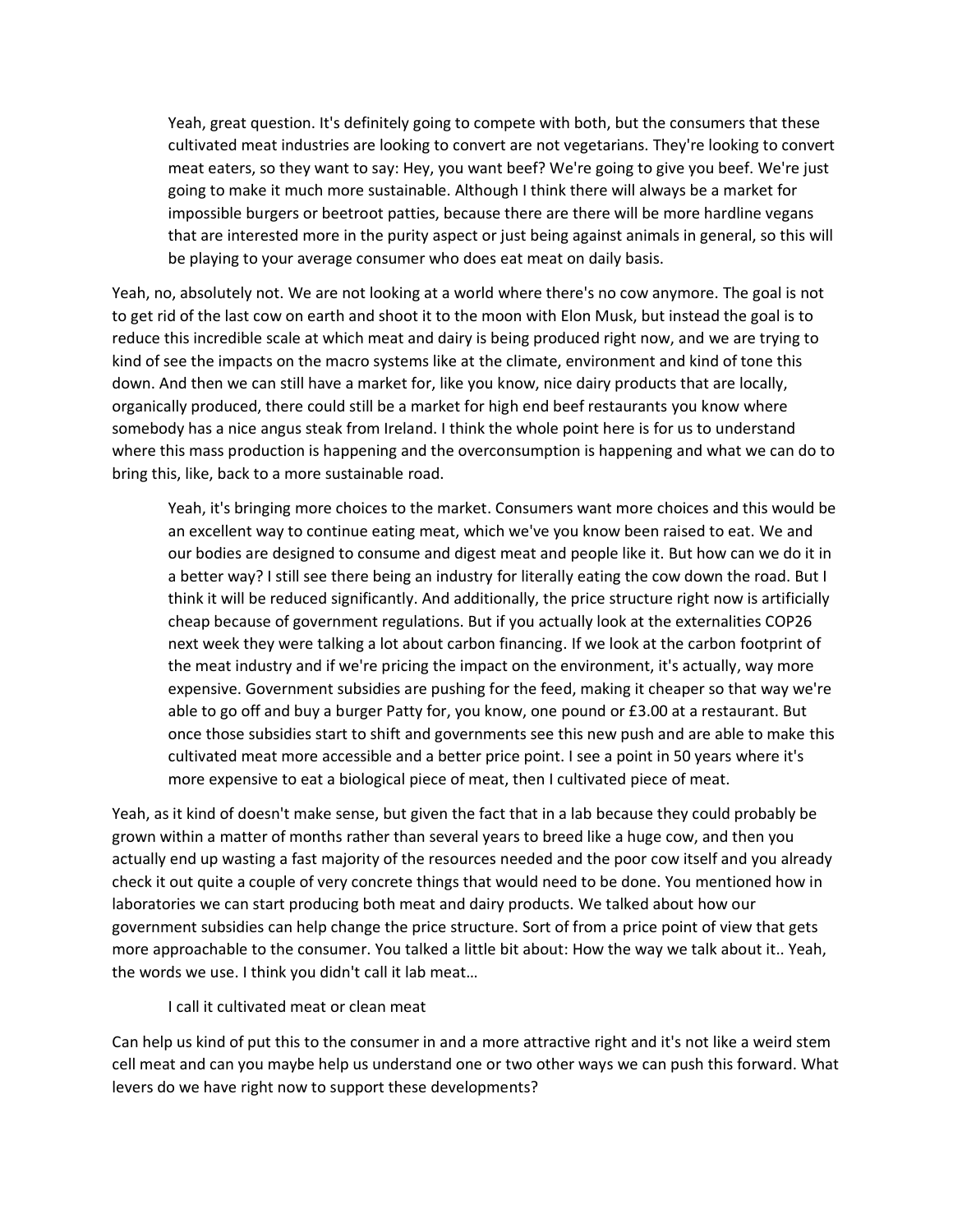Yes! I think there's definitely a cultural shift that's important if you look especially in the US, there's a big anti GMO, Genetically Modified Organism, movement and kind of coupled with a, I don't want to say, anti science, but that kind of fear of those incoming technologies and so there is that cultural conversation of making people comfortable with the idea that it's ethical and not creepy to consume meat that's been produced in this laboratory. I see that as being a huge cultural barrier that we will be facing. This can be done a lot of vegetarian or vegan organizations starting to push that. Now it's also just being done by conversations. First time I talked about this with my parents, their reaction was that's so weird and it's Frankenfood and it's creepy and I think it will take us a time before our kind of cultural like guys thinks it's acceptable. It will take time and it will be a barrier for sure.

Apart from this, what else is needed for us to get there? What else are steps that we can take to get this to us quicker.

To get this to us quicker, we do have to wait a little bit for the R&D to get there, and it's coming. I think that big corporations can start should be investing in these startups and starting to look at how they will need to change their manufacturing, pulling up those factories. It's a complicated question. And I think we are still in the early stages, so it's the perfect time to be looking at startups looking at R&D. And as Cop 26 makes carbon financing more concrete, I see a lot of these maybe beef industries will be looking to invest in these startups to eventually get their carbon credits, as those markets are strengthened.

Yeah, absolutely. If you have a couple of billions to spend then put it in here. We've talked a lot about kind of the macro environment, and I think next what I want to speak a little bit about more kind to round the conversation up. What's the next steps for you are, Melissa? There's so much exciting things happening and so many of us are eager to move things ahead to position us well. If I want to be part of this, how do I get in? And where do I go? What do I do?

Yeah, so there's a really amazing resource I would recommend: It's the good food institute. They're researching lobbying, investing in startups. Really cool thought leaders. It's a great place to start to learn more. Also, they have an amazing job board and they're connected to really cool startups actively working in this space that are going to be doing really amazing, innovative Disruptive things.

OK, so that's the good Food institute, right? Good food institute. Let's go to learn about it, then you get it all, yeah.

Or to also just see who is working in it. It's a good place to understand the ecosystem a little bit better. Especially if you're interested in the alternative proteins.

OK, really cool. Let's try to check it out and see who the players are. Mostly people are that are moving this ahead to a further extent than regarding podcast. Talking about people who are recording podcasts about this can you very briefly connect this back to this conversation with us? So, help us understand what impact do you personally want to have in this field. And how's the Oxford MBA helping you?

Yeah, I would really love to in the medium- to short-term right after graduation: Get into ethical and sustainable sourcing. So kind of procurement for a large Agri business food company. Understand how it really works. And then in a few years transition into one of these companies.